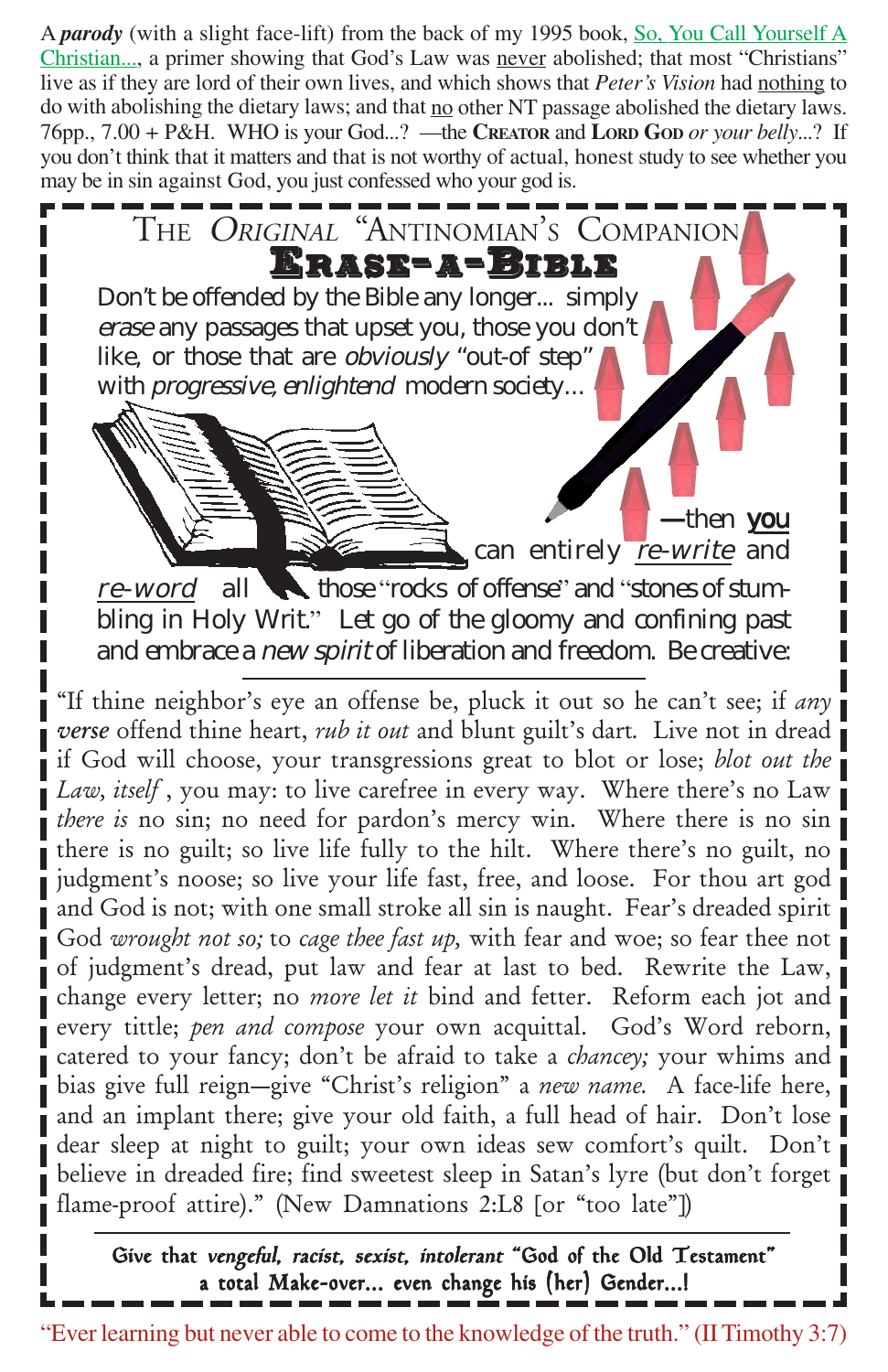The Original **Apostate-Laeodacean** "Holey" Bible: **Unique Features:** • Available in all the colors of the rainbow.  $\bullet$  The entire text of the Bible is printed with **eraseable** ink for your tender or selfish conscience's convenience.  $\diamond$  Erase any verse that you don't agree with; edit in **your own** opinions and ideas of how you feel the Bible should read.  $\bullet$  Faithfully preserved from the original manuscripts **until you** change it yourself: to conform to **your own** idea of what God and the truth should be; based upon your own fallen thoughts and feelings.  $\diamond$  Redletter words of Christ are equally eraseable. Rewrite Christ's Words in **black** (or pink) ink to "take out the fire" of some of Christ's *hotter* denouncements of certain peoples or sins.  $\diamond$  Glossary and Lexicon also erasable so you can change the **meaning** of the words too.  $\diamond$  *Politically Correct* Notes & Commentary added by the publisher in **indelible** (**non**eraseable) ink. Special church denomination editions available with your denomination's own rules and regulations, replacing God's Law (in **indelible** ink so that you can keep your congregation in bondage to your own legalism, while freed from God's "oppressive lawfulness").  $\diamond$  Manufactured with special binding allowing for easy removal and scrapping of entire pages, chapters, or books (even the whole Old Testament and "outdated", intolerant, non-inclusive, rigid New Testament passages); which also allows easy insertion of pages from the Talmud, Koran, or any other "holy" book.  $\diamond$  Comes with 9\* longlasting, fire-proof eraser tips which fit any ink pen. (Pens with eraseable ink available for those who change their minds frequently until they find a doctrine they are comfortable with).  $[^*$ -the NUMBER OF JUDGMENT.  $\bullet$  Printed with **dog**-eared pages П (for those who have ears to hear only the high-pitched pied-piper of Babylon); beautifully bound in genuine *pigskin* leather—waterproof, pigskin leather (in case your Bible comes to life and stampedes down a ravine into a lake by some unseen spirit). • Always a "happy" ending (if you want one). • Not Yahweh-but your **way...!**  $\diamond$  Change anything and everything you want to, to your heart's delight: П  $\bullet$  Re-write stories that make you uncomfortable;  $\bullet$  Change God's Moral Law and Standards of Holiness;  $\triangle$  End chauvenistic male domination [Example: "When Godette created the Heavens and earth SHE said, let there be light—I am woman hear me roar...!" (I Perversions 1:1)];  $\triangleleft$  End racial and gender discrimination and all forms of inequality;  $\triangleleft$ End the old-fashioned rigidity of "only one way" for salvation;  $\bullet$  Your favorite sins now celebrated with a holiday.  $\triangleleft$  Make changes anywhere, any time, any reason, every season. Made possible by: THE MODERNIST, LIBERAL, PROGRESSIVE JUDEO-CHRISTIAN-BUDDHIC-SHINTO-TAOIST-ISLAMIC-VOODOO-NEW AGE-HUMANISTIC-HEDONISTIC-GYPSY-AMERICAN-INDIAN-SPIR-ITISM-ESKIMO-FLOWER-CHILD-WICCAN-MASONIC-KABBALLIC-TALMUDIC-HINDU TRADITION. Sponsored by: TARES AMONG THE WHEAT INTERNATIONAL.

"SURELY THE LORD HATH *NOT* SAID" INCORPORATED **Order From:** "FRIEND OF THE WORLD" PUBLISHING COMPANY 666 Enemy of God Highway "South" (deep, deep South) Babylon, New York 00911 or dial: 1 (ant) ich-rist

**Cost**: *30 pieces of silver* ~ no refunds (all sales are final *regardless* of buyer's remorse!)

(All proceeds go to support the Synagogue of Satan in the State of Is-real-lie to help fund their World-wide, New-World-Order-Antichristian operations against Christendom)

"But in vain they do worship Me, teaching *for* doctrines the commandments of men." (Matthew 15:9)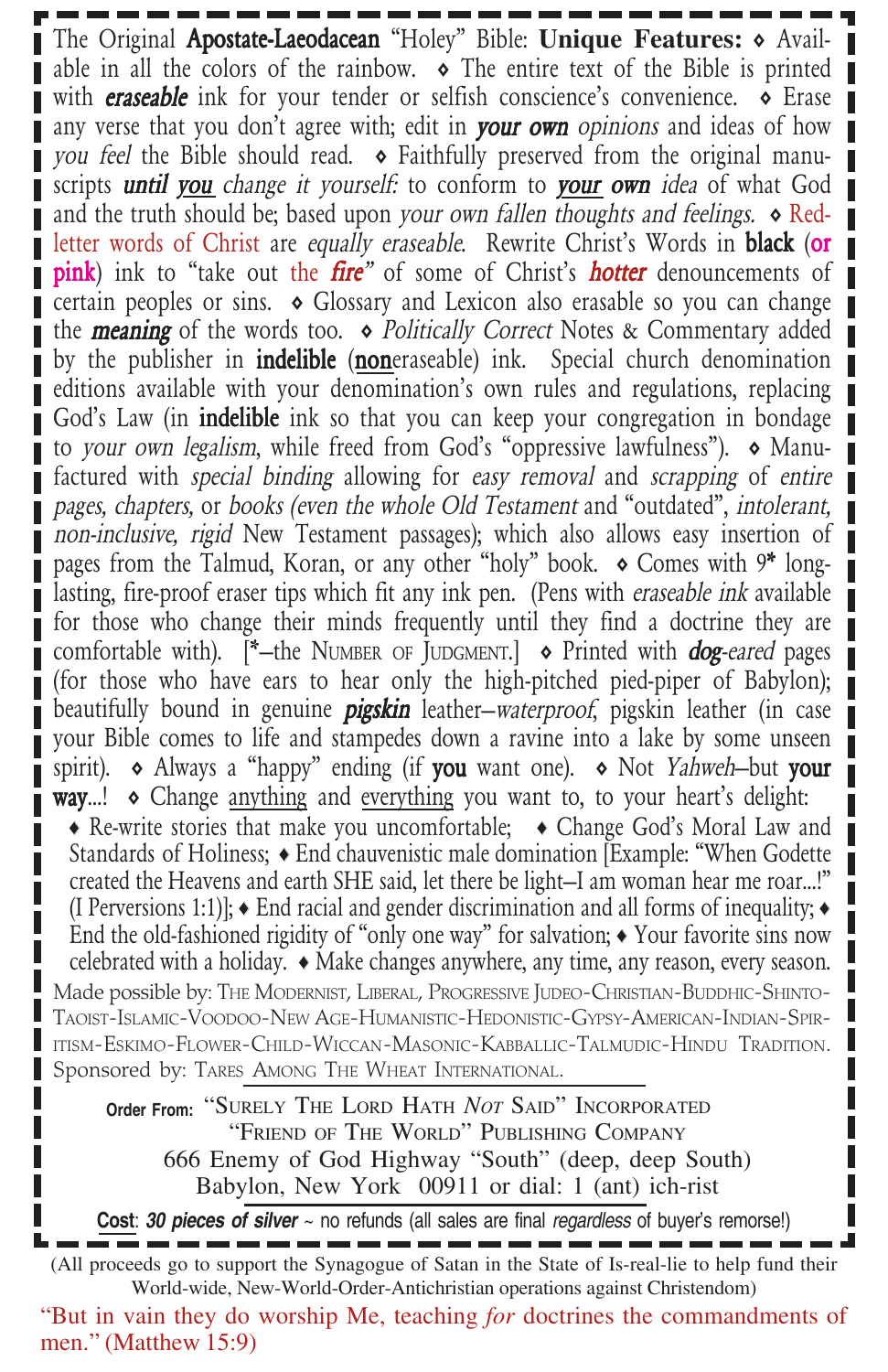# Being a "Christian" was never so "fun"...!



"If any man defile the temple of God, him shall God destroy; for the temple of God is holy, which temple ye are." (I Corinthians 3:17)